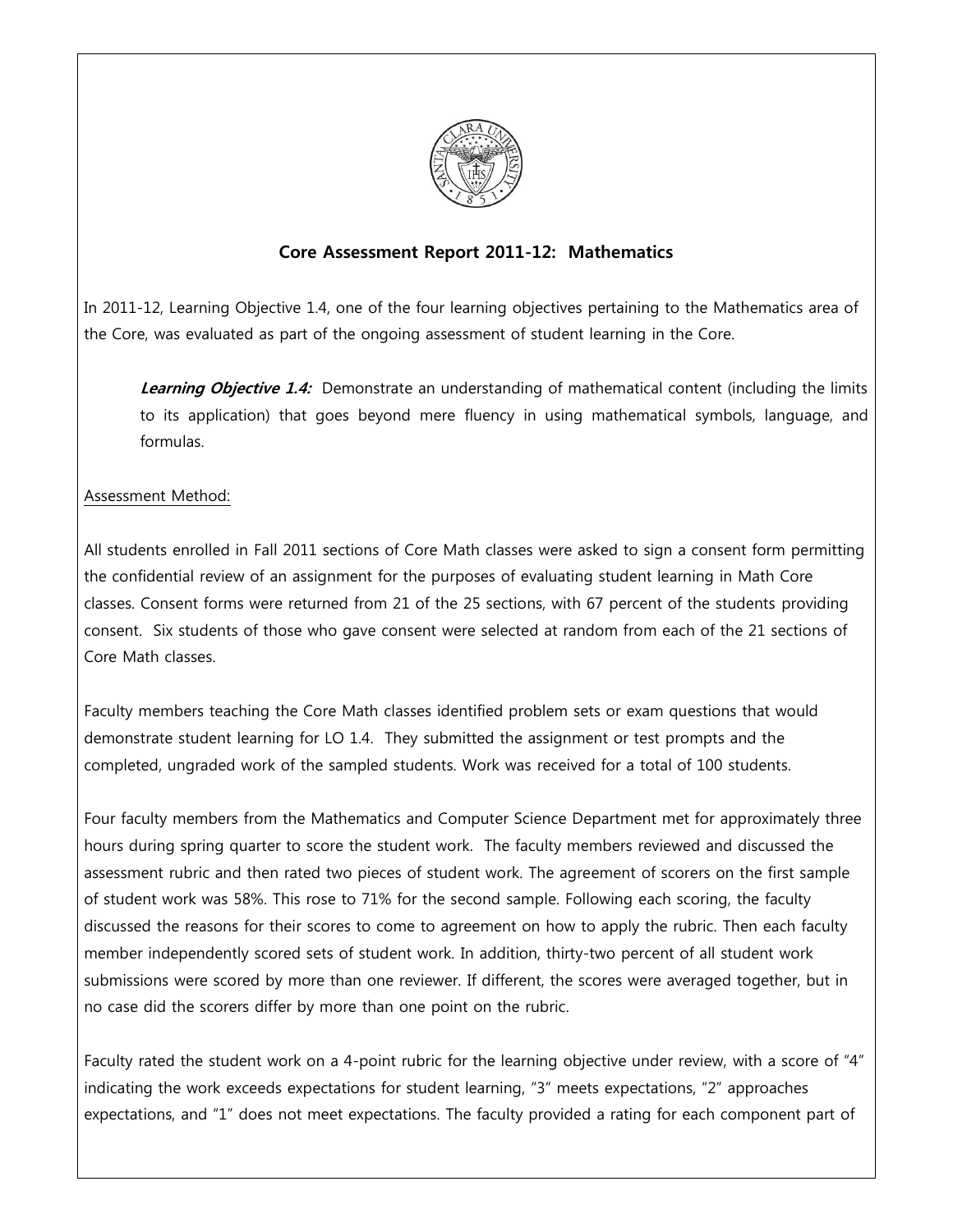the learning objective separately (knowledge of mathematical concepts, use of that knowledge to frame and solve the problem in an efficient and sophisticated manner, and ability to communicate a deep understanding with clarity and precision). The scorers also provided a single holistic rating for the work. If Core Math faculty members provided more than one exam question or assignments, the scorers considered multiple pieces of evidence, unless they deemed it more appropriate to select only a subset of student work. This decision was made in consultation with others.

## Findings

Most student work received a "2" (n=50) or a "3" (n=42) on the rubric, indicating that it approached or met expectations in terms of demonstrating an understanding mathematical content going beyond mere fluency in using mathematical symbols, language, and formulas. The mean rubric score was 2.37, with a standard deviation of .577.



### Percent of Student Work Meeting Learning Objective

There were very few differences among the scores given for the three individual components. The mean score for the first component (knowledge) was 2.33, the second component (use) was 2.35 and the third (communication) was 2.42.

## Conclusion

The goal set for Core courses is for 80 percent of student work to meet or exceed the learning objective. This assessment shows that we have not reached that goal for this learning objective.

The faculty who scored the work felt that some problem sets were better aligned with the learning objective than others. Particularly, they felt that in a number of cases the problems did not ask the students to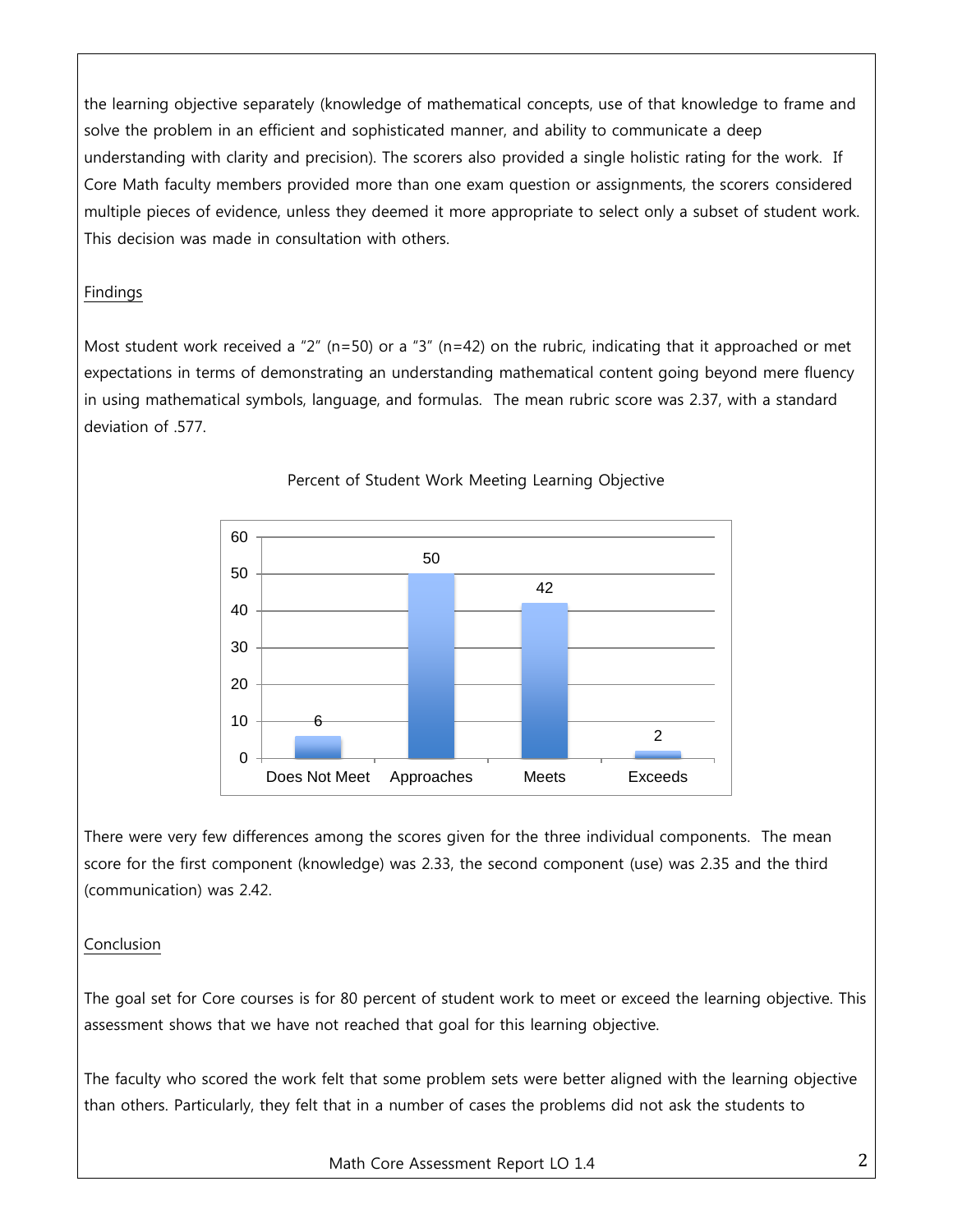demonstrate an understanding of mathematical content (including the limits to its application) that went beyond mere fluency in using mathematical symbols, language, and formulas. Thus, the assessment might not reflect the *actual* level of student mastery of this objective. The faculty scorers expressed interest in having future conversations about problem designs that would better reflect the goals of the type of learning represented in this learning objective. In general, follow-up discussions among faculty are one of the most important outcomes of the assessment process. They often lead to a clarification in the understanding of the learning objectives, as well as new ideas for teaching strategies and assignments that better elicit the kind of complex learning embodied by many of the Core learning objectives.

The faculty scorers also recommended that future assessments encourage faculty to choose one or at most two problems that correspond to the learning objective. Too much material submitted was found to be unwieldy. Generally, the rubric worked well as a guide for assessing student learning, though the faculty scoring seemed to think that a single holistic rating, taking into account the ideas from all three categories, would have been sufficient (rather than producing three individual scores, in addition to a holistic rating).

Over the past year, we have considered whether the aspirational goal for 80 percent of students to meet or exceed the learning objective is realistic (especially considering the often complex and multi-dimensional learning objectives). Most of the Core assessments to date have yielded results showing student learning falling between the "approaches" and "meets" levels. We now have some empirical evidence that shows that the degree of alignment of the assignment is indeed correlated with observed levels of student learning. In the most recent Core assessment of a STS learning objective, faculty scorers assessed the correspondence of the assignments or test prompts and the learning objective on a three-point scale (in addition to assessing student learning), finding that when assignments aligned well with the learning objective, student learning came much closer to the rating of "3" (showing it met the learning objective). This suggests that the target goal may be reasonable if the work provided is based on assignments framed on all dimensions of the learning objective. We welcome further thoughts on this matter from those teaching Core classes.

Core assessment involves a collaboration among the Faculty Core Committees who write the learning objectives under review, the faculty teaching Core courses who select and provide appropriate student work, SCU students who provide consent for their work to be evaluated, the faculty who participate in scoring student work, and the Office of Assessment which coordinates the assessment. We are especially grateful to the participating faculty from the Math and Computer Sciences Department for their assistance and insights.

We welcome comments and feedback on this assessment. Please contact Chris Bachen by phone (551-3000, x6607) or email [\(cbachen@scu.edu\)](mailto:cbachen@scu.edu).

--Christine Bachen (Director of Assessment)

--Core Curriculum Implementation Committee: Phyllis Brown, Eileen Elrod, Phil Kesten, Barbara Molony, Kathleen Schneider

Math Core Assessment Report LO 1.4 3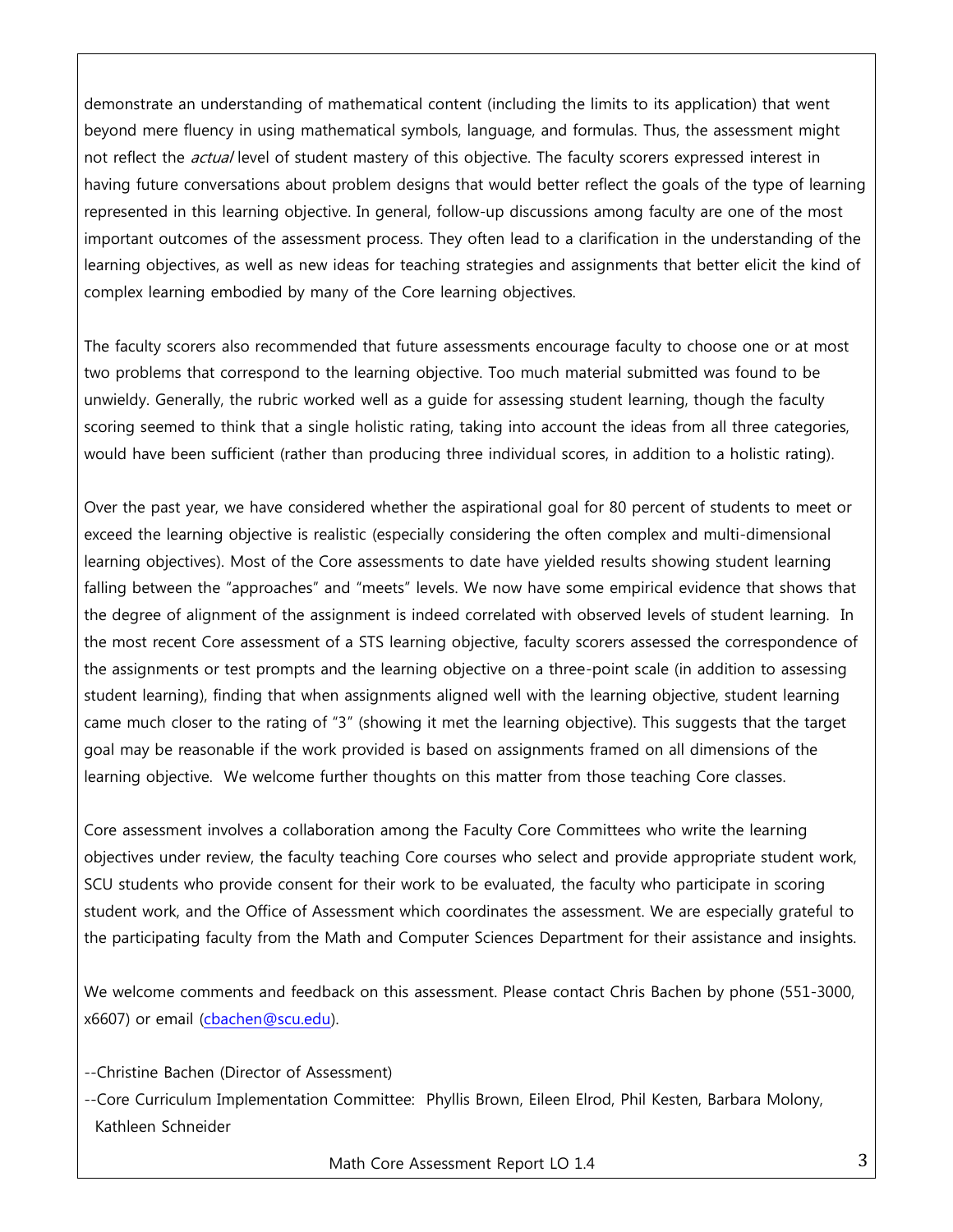# **SCU Core Curriculum Mathematics Evaluation Rubric Work Sample #:**

#### **Points to keep in mind when using this rubric:**

- 1) Determine the overall evaluative score (1-4) for **each row** based on the level that best characterizes the performance demonstrated in the student work for that row. SCORES MUST BE WHOLE NUMBERS– no decimal points. Write the score in the box provided at the end of each row.
- 2) Determine the overall evaluative score (1-4) for this **objective** based on the level that best characterizes the performance demonstrated in the student work overall (i.e., across all rows). SCORES MUST BE WHOLE NUMBERS– no decimal points. Write the score in the box provided in the last row of the rubric.
- 3) Work samples were collected from different courses with differing assignments (varied formats, requirements, lengths, etc.). Because of the variation, work samples should not be compared to one another – each should be independently evaluated using this rubric. The scores for any given work sample should not be influenced by other student works already reviewed.
- 4) When applying this rubric to students' work samples, it is important to realize that some of the descriptors may not be addressed because they were not elicited by the course assignment. **You should determine the rubric score based on what the student has written. Do NOT adjust your score as a result of reading the assignment description!**
- 5) Remember you are NOT *grading* the student works as one would for a class. You are evaluating the student work based solely on the criteria that appear on this rubric.
- 6) Please feel free to write notes or marks on the rubric or work sample. Should it be necessary to discuss a score with a colleague, these notes can help you recall why you selected a particular overall evaluative score.